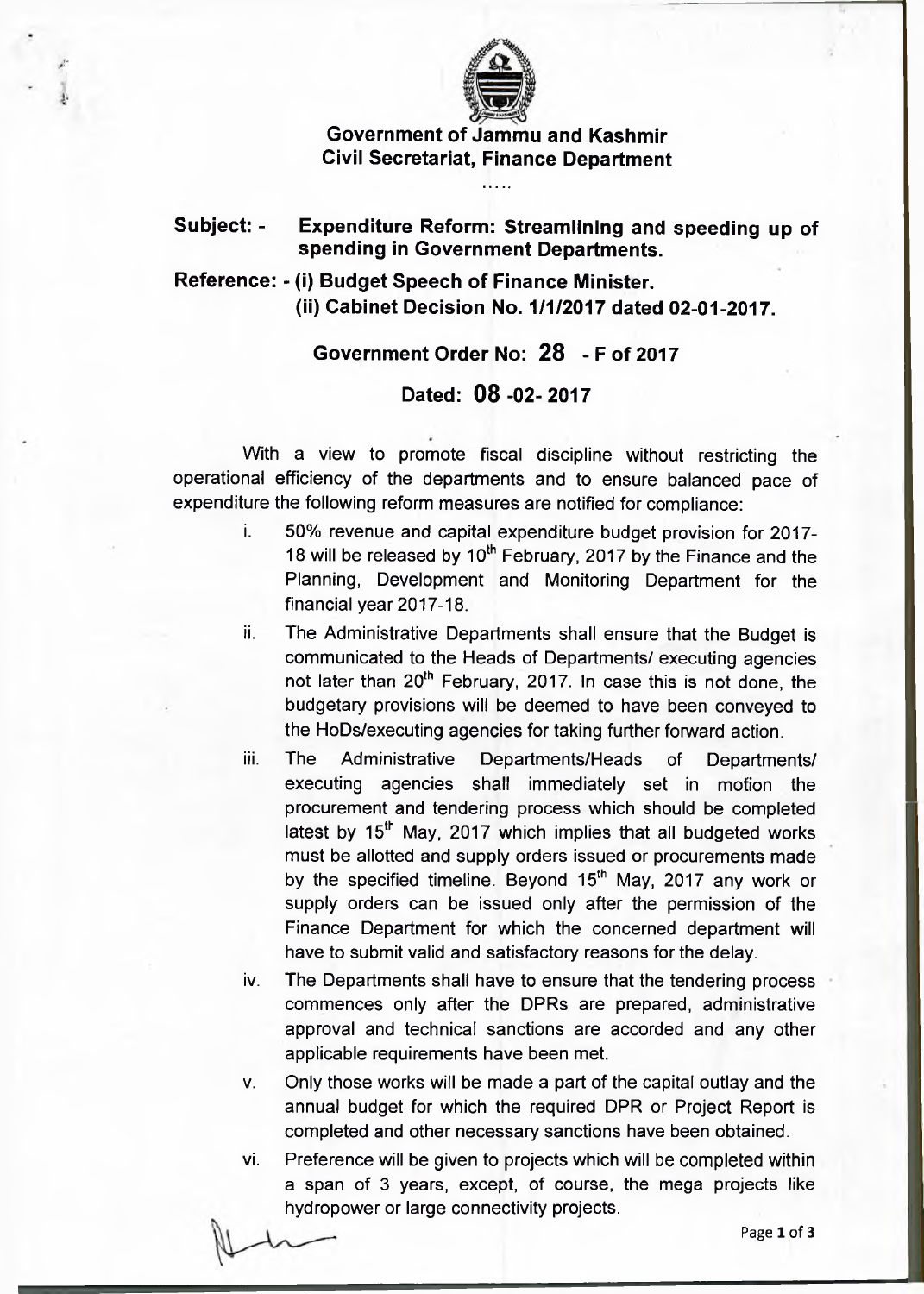- vii. It shall have to be ensured that before commencing any work, it has been ascertained from the Finance or Planning, Development and Monitoring Department, as the case may be, that the required funding will be available over a period of three years to ensure completion of work.
- viii. No re-appropriation will be allowed on the budgetary provisions made during RE 2016-17 and BE 2017-18 except to meet any shortfall in the salary provisions or for the purpose of clearing past liabilities. Such re-appropriations will be made only with the prior concurrence of the Finance Department.
- ix. The phasing of expenditure during the year 2017-18 is a must and expenditure during the last quarter shall be limited to 30 per cent of the budget allocation.
- x. In the month of March 2018, the expenditure shall not be more than 15 per cent of the Budget Estimates.
- xi. Payments in the last month shall be made only for goods and services procured. No amounts shall be released in advance except in the following circumstances:
	- a. Advance payments to contractors under terms of duly executed contracts so that Government would not renege on its legal or contractual obligations.
	- b. Any loans or advances to Government servants etc. or private individuals as a measure of relief and rehabilitation as per service conditions or on compassionate grounds.
	- c. Any other exceptional case with the approval of the Finance Department.
- xii. Rush of expenditure on procurement should be avoided during the last month of the year so as to ensure that all procedures are complied with and there is no infractuous or wasteful expenditure. Director Finance/ Financial Advisors are advised to specially monitor this aspect in their respective departments.

By order of the Government of Jammu and Kashmir.

 $Sd$ -

(Navin K. Choudhary), IAS Commissioner/Secretary to Government, Finance Department.

No: FD-VII-08 (111) 2004-05 Dated: 08 -02- 2017

Copy to the:-

- 1. Advocate General, J&K.
- 2. All Financial Commissioners.
- 3. Principal Secretary to the Hon'ble Chief Minister.